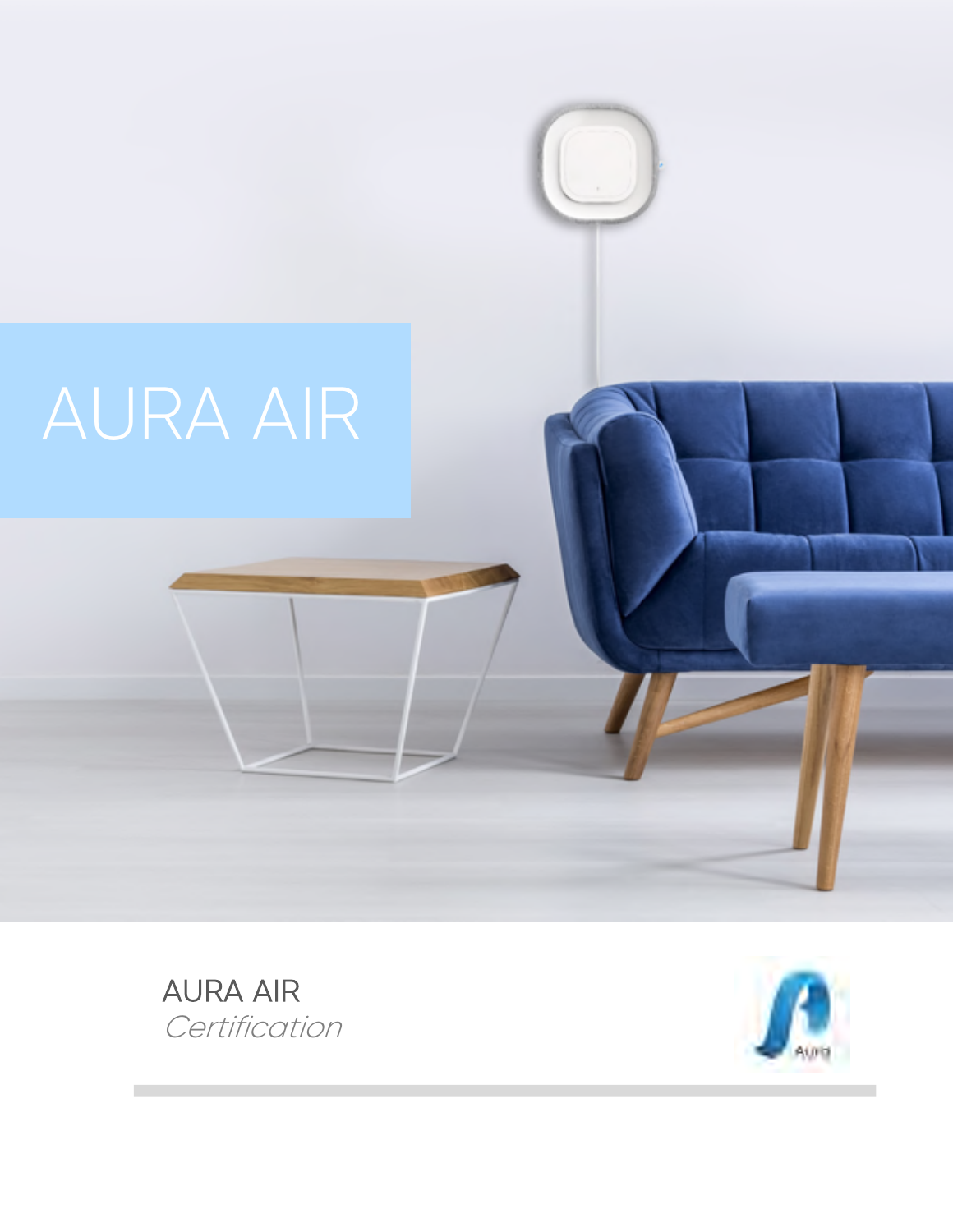# Carbon Filter

Carbon filtering is a method that uses a bed of activated carbon to remove contaminants using a process called adsorption [24]. In this process, the molecules of the pollutant are trapped inside the porous structure of the carbon. This is a very effective method in the treatment of water and air, and it effectively removes volatile organic compounds (VOC's) and bad odors from air and water [24]. The efficiency of the carbon filter is determined by the amount of carbon inside the filter and the flow rate- the slower the rate of the air through the filter, the higher the exposure time of pollutants, the higher the efficiency of removal is as well [25].

# Smart Fabric

Our smart fabric is made from cotton impregnated with copper oxide. Copper is a powerful anti-bacterial agent that also has the ability to neutralize viruses, fungus, and mold [26]. This is a patented and EPA-approved technology. The smart fabric is integrated into our Ray filter<sup>™</sup> to enhance the ability of the filter to successfully deal with these pollutants. Fig. 1 shows a microscopic image of our smart fabric [27].



Figure 1: A microscopic image of the copper saturated fabric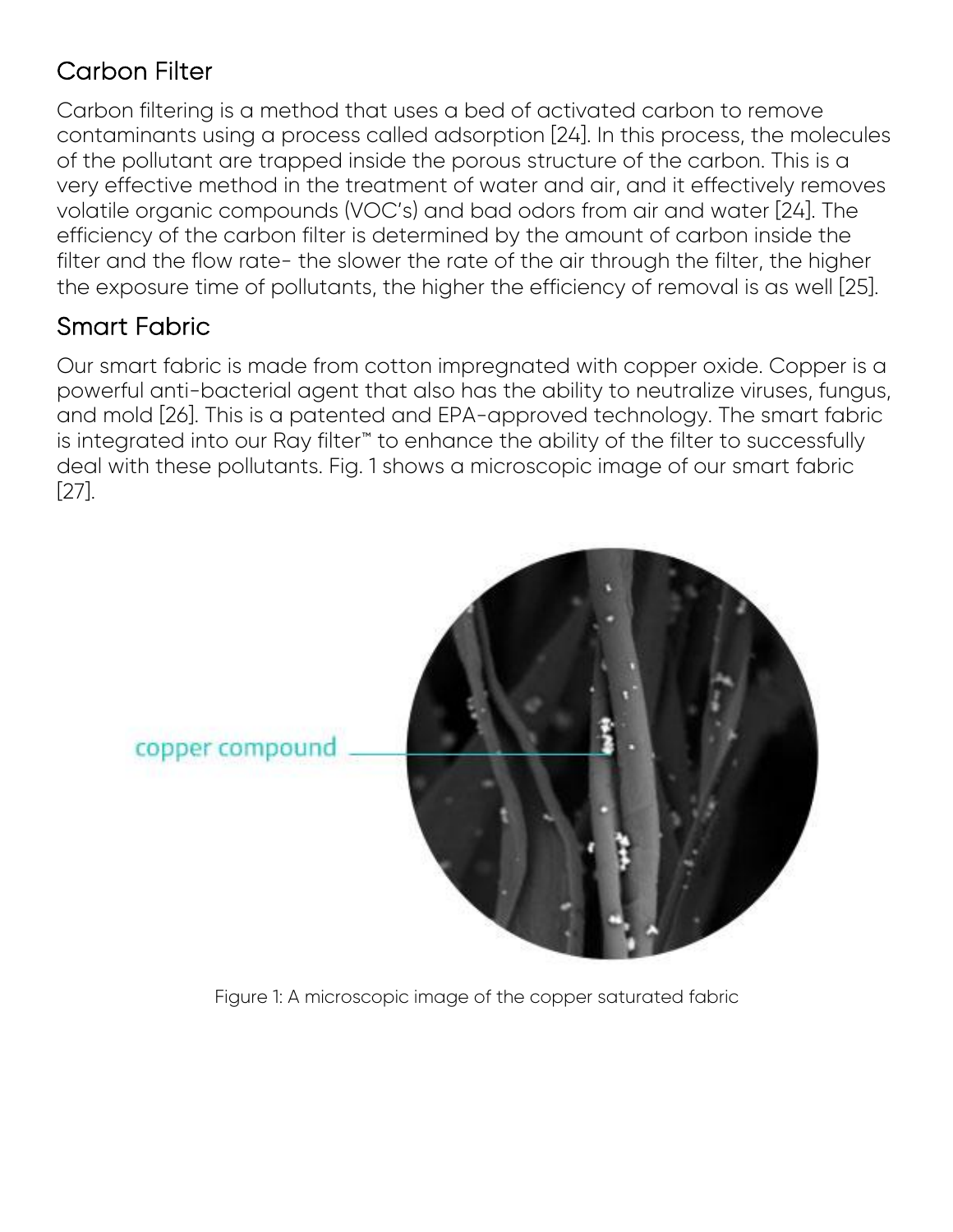

# Smart Fabric Results

The efficacy of our smart fabric to decrease bacteria, viruses and mold is presented in Fig 9.

Figure 9. Anti-bacterial, anti-fungal, and acaricidal activity of copper fabrics. a) 1 ± 0.1 mL of a 24 h broth/bacteria culture were exposed to swatches of 20% copper fabrics or control fabrics for ∼1 min (0 h) and 2 h (E. coli and S. aureus). Methicillin-resistant stapyhloccus aureaus (MRSA) and vancomycin-resistant enterococci (VRE) were exposed for ∼1 min and 1 h. b) 1 ± 0.1 mL of a 24 h broth containing C. albicans were exposed between 0 to 60 min to swatches of control fabric (•) or 20% copper fabric (○). c) Approximately 200 dust mites (D. farinae) were cultured for 48 days in the presence of swatches of control fabric (•), 20% copper fabric (□), 100% copper fibers (○) or in the absence of any swatches  $(\blacksquare)$ . [40]

Figure 9-(a) shows that the copper fabric decreased the amount of all kinds of bacteria for more than two logs of reduction (>2)- which means a reduction of more than 99% of bacteria after 2 hr of contact between the fabric and the bacteria titter. Figure 9-(b) shows that after 1 hr of contact with the fabric, 100% of the fungus were neutralized. Figure 9-(c) showed a reduction of 100% of the mites after 48 days of culturing with the fabric.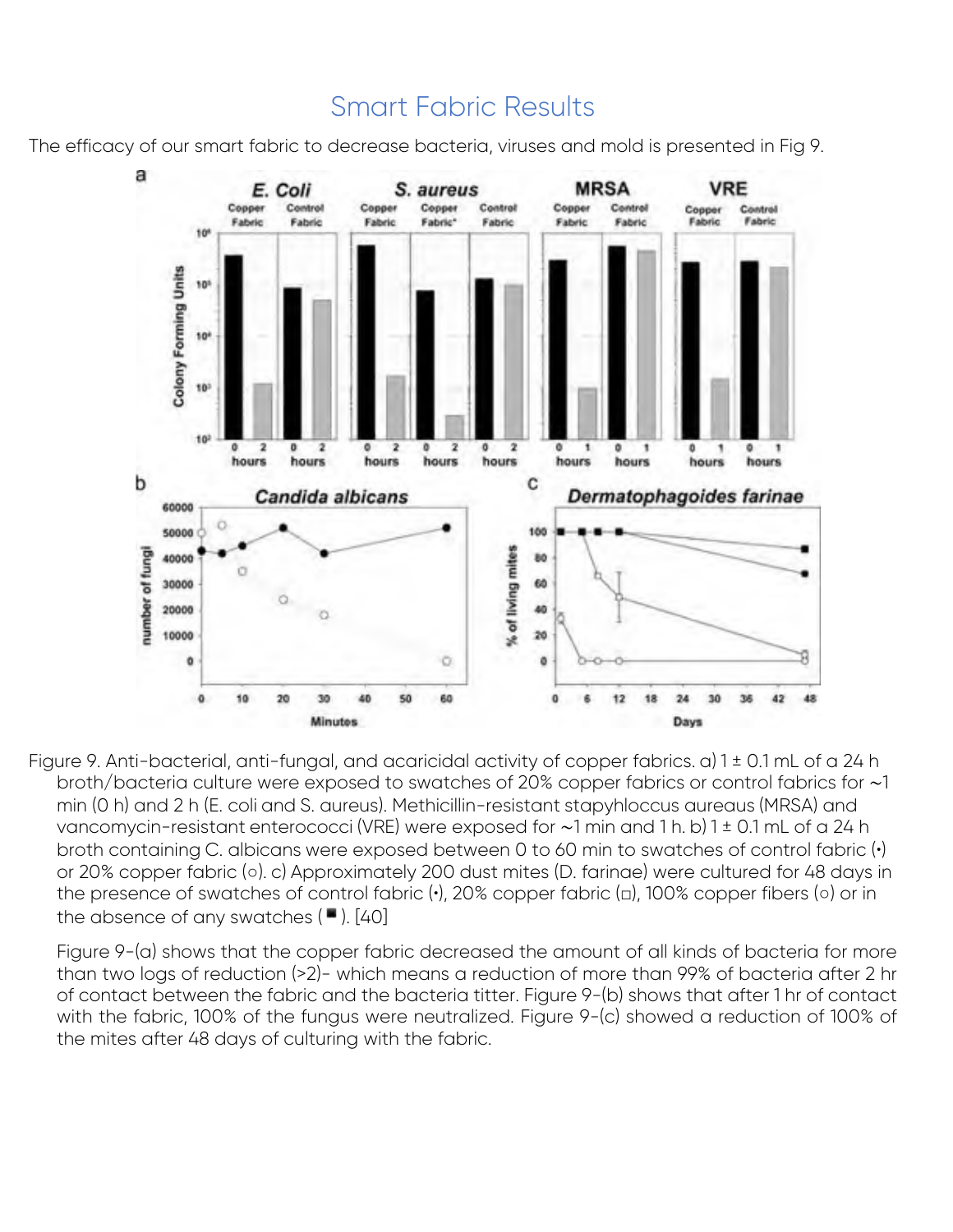Examples of the plates after incubation are presented in Figures 12-13:



Figure 12: incubation results of the control plates on December 31st, 2019



Figure 13: incubation results of the Ray filter+ Sterionizer+ UVc LEDs plates on December 31<sup>st</sup>,2019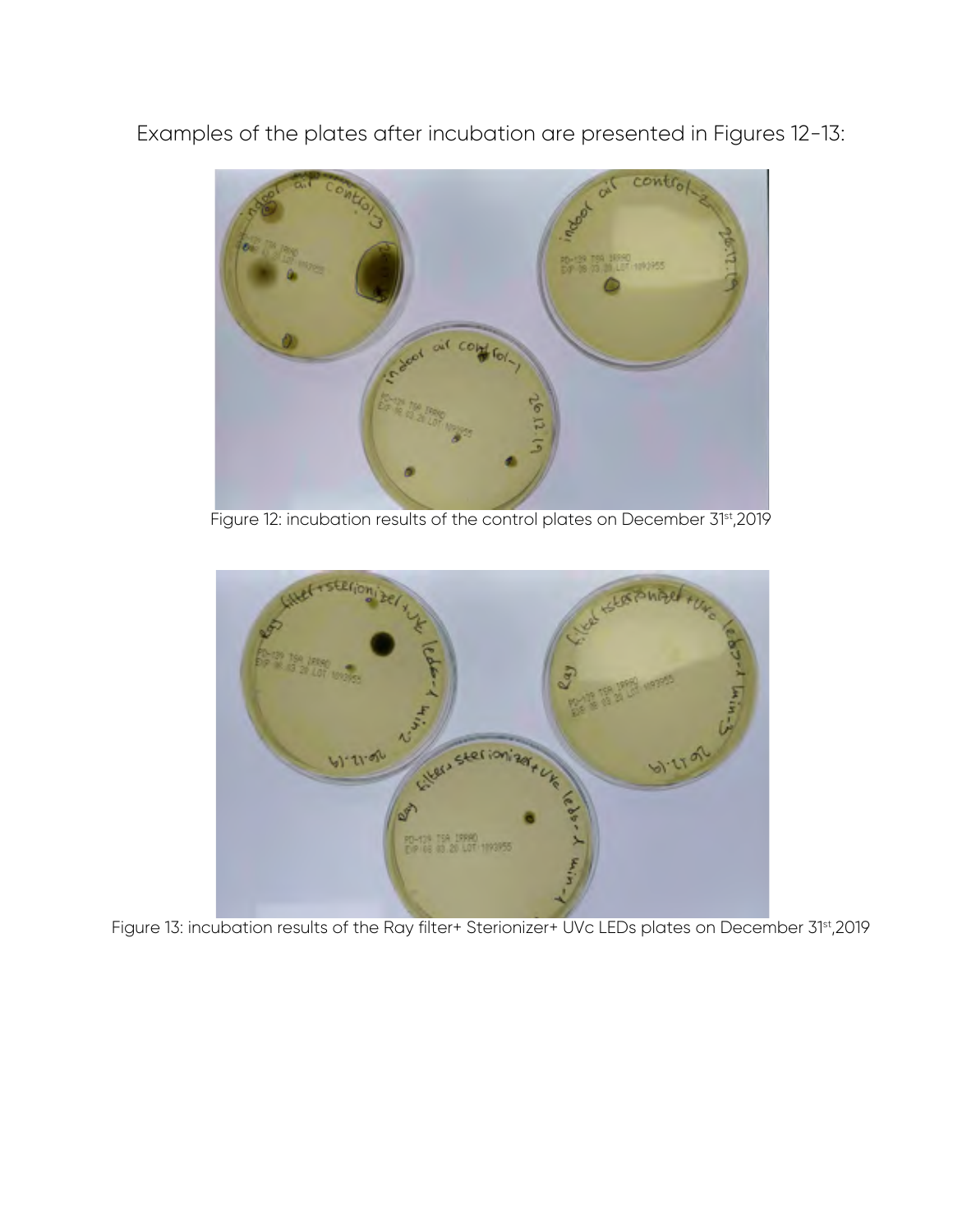

*Bipolar Ionization System STERIONIZER™ from Filt-Air Ltd.* 

#### Analytical Testing Results for **STERIONIZER™**

Microbial efficacy testing was conducted on STERIONIZER™ to assess its abilities

to disinfect (kill) bacteria, fungi and yeast in the air.

Testing consisted of aerosolizing the selected microorganisms in a test chamber,

followed by exposure to the STERIONIZER™ at different time intervals.

# Test Results

| After 120 minutes exposure | Reduction in % |  |  |  |  |
|----------------------------|----------------|--|--|--|--|
| E. coli                    | 99.43%         |  |  |  |  |
| C. cladosporioides         | 97.69%         |  |  |  |  |
| A. niger                   | 97.14%         |  |  |  |  |
| S. aureus                  | 81.67%         |  |  |  |  |
| C. albicans                | 36.27%         |  |  |  |  |

### **Conclusion**

The STERIONIZER™ demonstrated both efficacy and ability to reduce bacteria

and fungi in the air.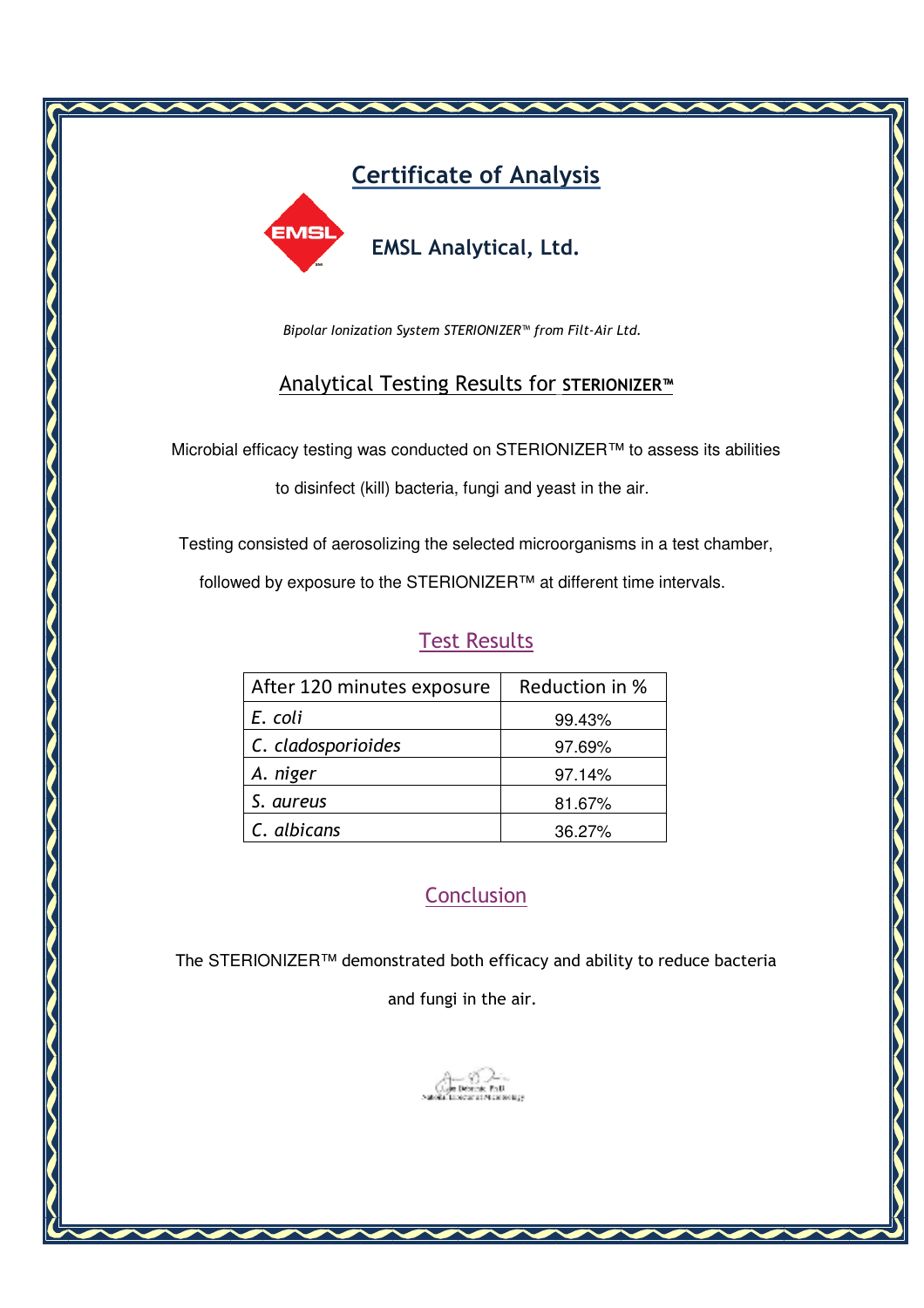# **Certificate of Analysis of**



Bipolar Ionization System STERIONIZER™ from Filt-Air Ltd.

#### Analytical Testing Results for Testing **STERIONIZER™**

Microbial efficacy testing was conducted on STERIONIZER™ to assess its abilitie

Testing consisted of aerosolizing the selected microorganisms in a test chamber,

followed by exposure to the STERIONIZER™ at different time intervals.

# **Test Results**

| efficacy testing was conducted on STERIONIZER™ to assess its abilities                                                                      |                     |  |
|---------------------------------------------------------------------------------------------------------------------------------------------|---------------------|--|
| to disinfect (kill) Staphylococcus aureus MRSA, in the air.                                                                                 |                     |  |
| consisted of aerosolizing the selected microorganisms in a test chamber,<br>ed by exposure to the STERIONIZER™ at different time intervals. |                     |  |
|                                                                                                                                             | <b>Test Results</b> |  |
| Exposure in time                                                                                                                            | Reduction in %      |  |
| $1$ min.                                                                                                                                    | 76.30%              |  |
|                                                                                                                                             |                     |  |
| $5$ min.                                                                                                                                    | 74.22%              |  |
|                                                                                                                                             |                     |  |
| 15 min.                                                                                                                                     | 48.63%              |  |
|                                                                                                                                             |                     |  |
| 30 min.                                                                                                                                     | 99.75%              |  |
|                                                                                                                                             |                     |  |
| 60 min.                                                                                                                                     | 99.47%              |  |
|                                                                                                                                             |                     |  |
|                                                                                                                                             |                     |  |
|                                                                                                                                             |                     |  |
|                                                                                                                                             | <b>Conclusion</b>   |  |
|                                                                                                                                             |                     |  |
|                                                                                                                                             |                     |  |
| RIONIZER™<br>demonstrated<br>nd ability to reduce bacteria                                                                                  |                     |  |
| aureus MRSA in the air.                                                                                                                     |                     |  |

# Conclusion

The STERIONIZER™ demonstrated both efficacy and ability to reduce bacteria Staphylococcus aureus MRSA in the air.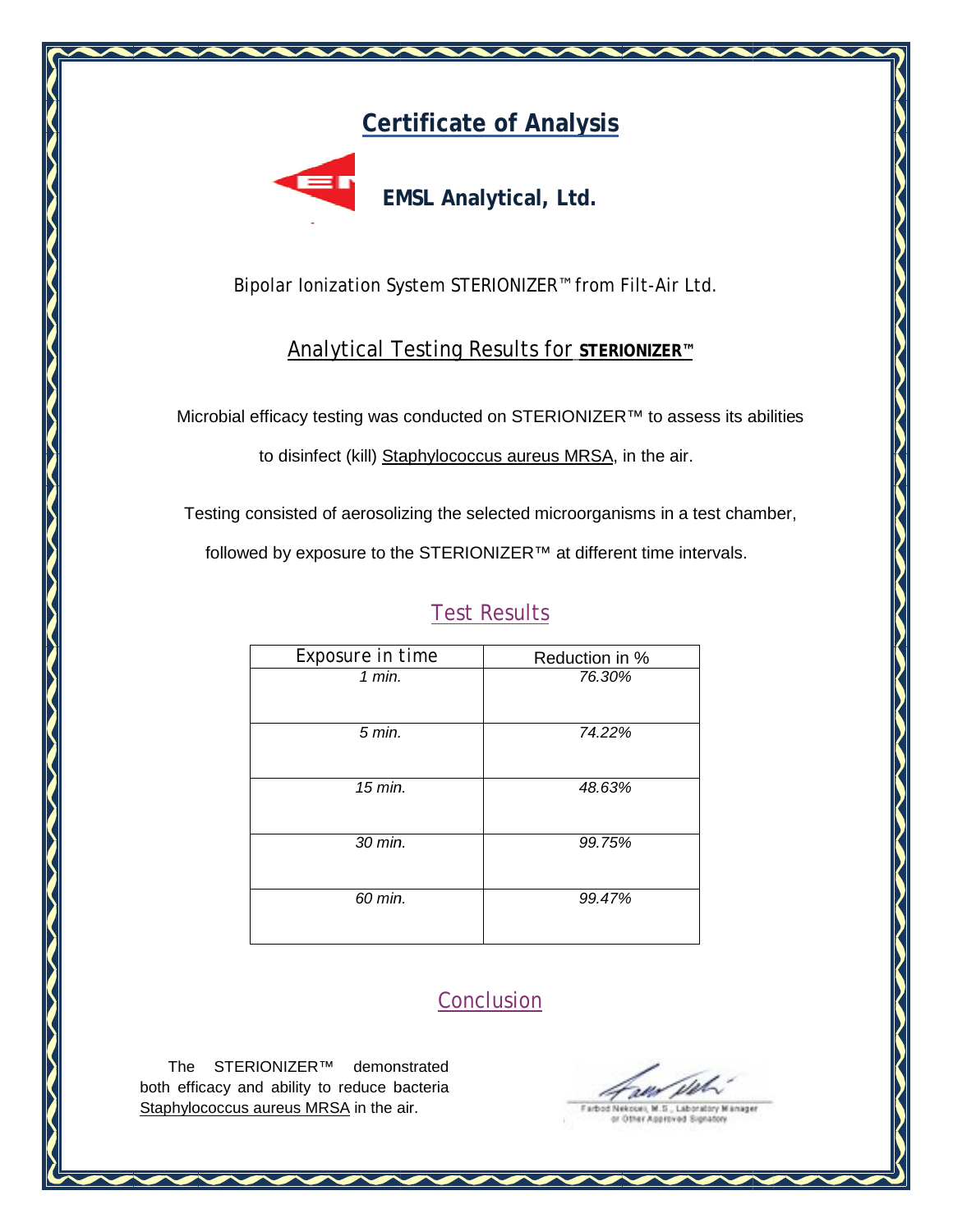

# The Standards Institution of Israel

This is to certify that:

Bipolar Ionizer

Trademark: STERIONIZER<sup>TM</sup>

Models: IS1-12DX, IS1-12D3, IS1-12D5

Manufactured by: Filt-Air Ltd.

Address: 1 Avshalom Road, P.O.B. 166, Zikhron Yaaqov 30951, Israel

has been tested by SII and found to comply with the standard requirements of:

EN 60335-2-65 "Household and similar electrical appliances – Safety – Part 2-65: Particular requirements for air-cleaning appliances", 2003

used in conjunction with

EN 60335-1 "Household and similar electrical appliances – Safety – Part 1: General Requirements", 2002, including Amendments A11: 2004, A1: 2004, A12: 2006, and A2: 2006



Test results are detailed in SII Test Report No.: 9012311173.

Certificate No.: 9012311173 Eng. Michael Terman

Date of issue: 10/03/2010

Acting Head of Electrical Safety Branch Electronics and Telematics Laboratory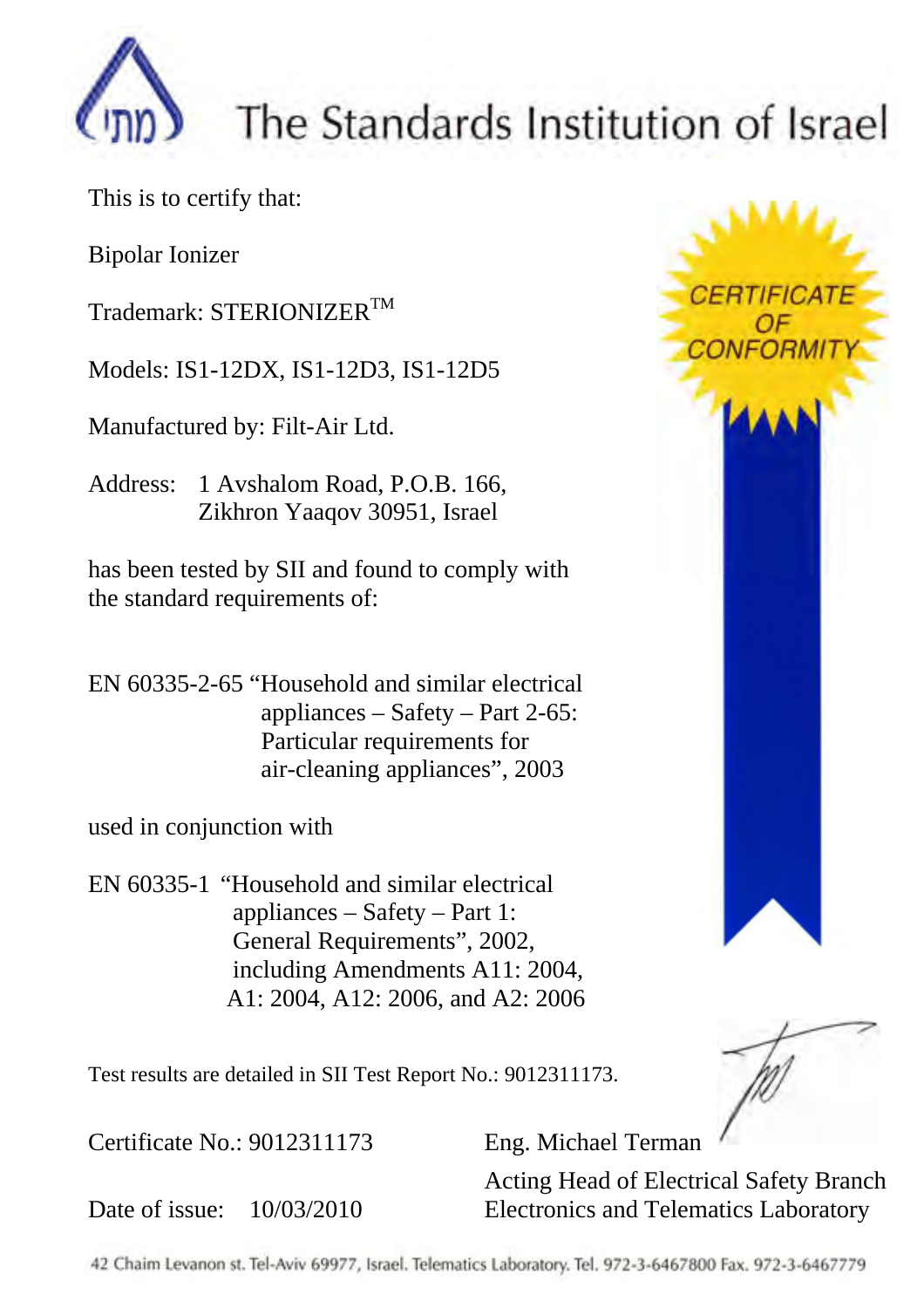#### **Certificate of Analysis**



#### Kitasato Research Center for Environmental Science

Bipolar Ionization System STERIONIZER™ from Filt-Air Ltd.

#### Analytical Testing Results for STERIONIZER™

Viral efficacy testing was conducted on STERIONIZER™ to assess its abilities to remove influenza virus H1N1 in the air.

Testing consisted of aerosolizing the influenza virus in a test chamber, followed by exposure to the STERIONIZER™ at different time intervals.

#### **Test Results**

| Operating time            | Reduction in %  |  |  |  |
|---------------------------|-----------------|--|--|--|
| After 30 minutes exposure | 92 <sub>1</sub> |  |  |  |
| After 60 minutes exposure | >98.92          |  |  |  |

#### Conclusion

The STERIONIZER™ demonstrated efficacy to reduce virus in the air.

Joshihiros

Toshihiro ITOH Ph. D. president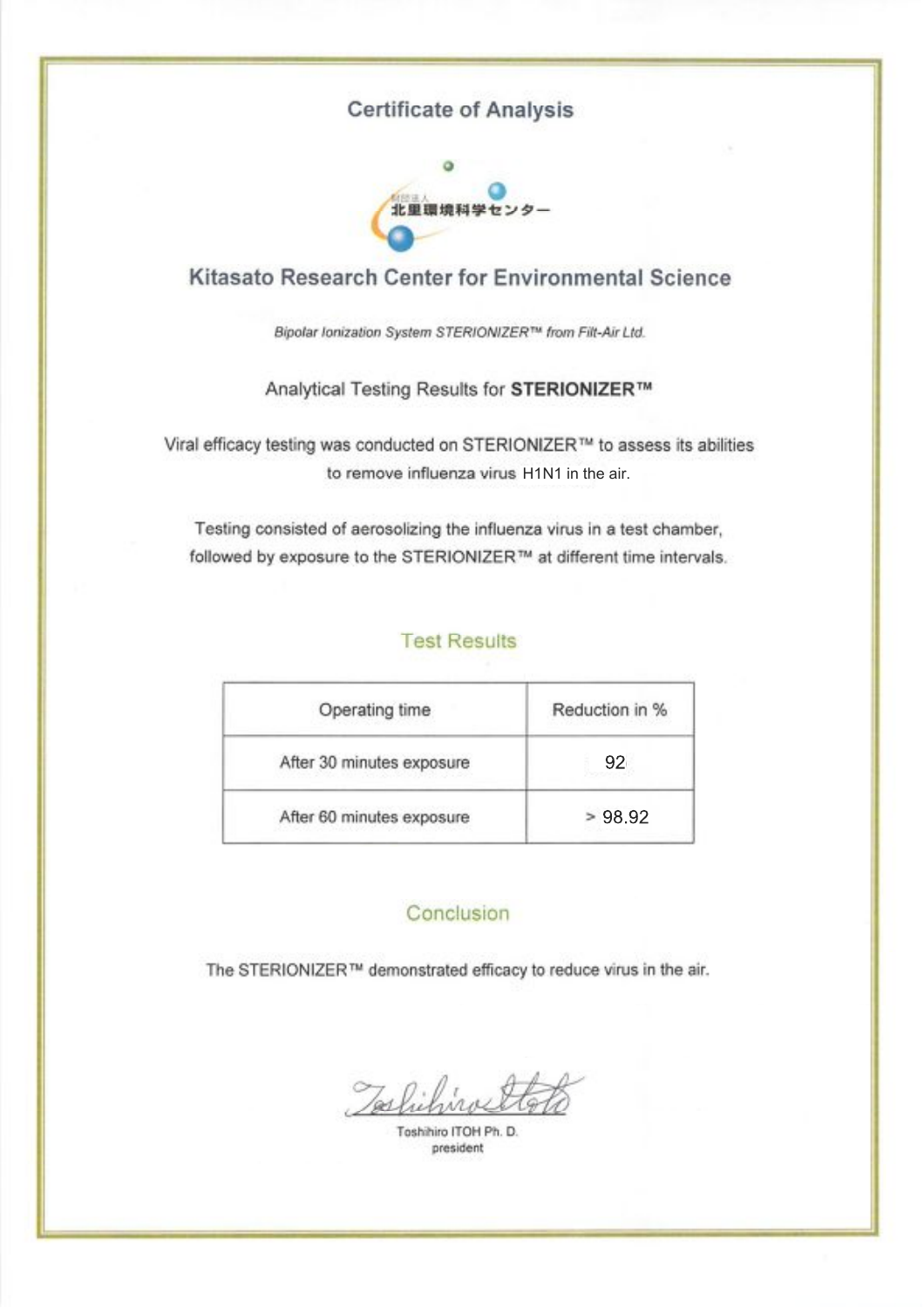Samruay Engineering 48/5 Moo 9, Soi Nualthong Setthakij Rd. Suanluang Krathumban Samutsakorn 74100 THAILAND

Center of Veterinary Research and Diagnosis Faculty of Veterinary Medicine Kasetsart University, Kamphaengsaen Campus 1 Malaiman Rd. Kamphaengsaen Nakhonpathom, 73140, THAILAND

January 23th, 2012

#### Dear Sir/Madam

We are pleased to inform to you that we study the efficacy of "Samurai Ionizer" (IWS1 and ISI-1203) to inactivate highly pathogenic avian influenza H5N1. The residue of the virus (after directly applied "Samurai Ionizer" onto the virus containing allantoic fluid) is checked by virus isolation based on method of Office International des Eqizootics (OIE), inoculation into allantoic sac of chicken embryonic eggs, hemagglutination test, and hemagglutination-inhibition test. It is found that "Samurai Ionizer" (IWS1 and ISI-12D3) can inactivate the virus, 10<sup>5.8</sup> EID<sub>50</sub> in 1.0 ml of allantoic fluid completely within 10 minutes.



(Assoc. Prof. Dr. Thaweesak Songserm) D.V.M., Ph.D. Head, Center of Veterinary Research and Diagnosis Faculty of Veterinary Medicine Kasetsart University, Kamphaengsaen Campus Nakompathom 73140, Thailand Tel: 66-34-351-901 Fax: 66-34-351-405 E-mail: fvettss@ku.ac.th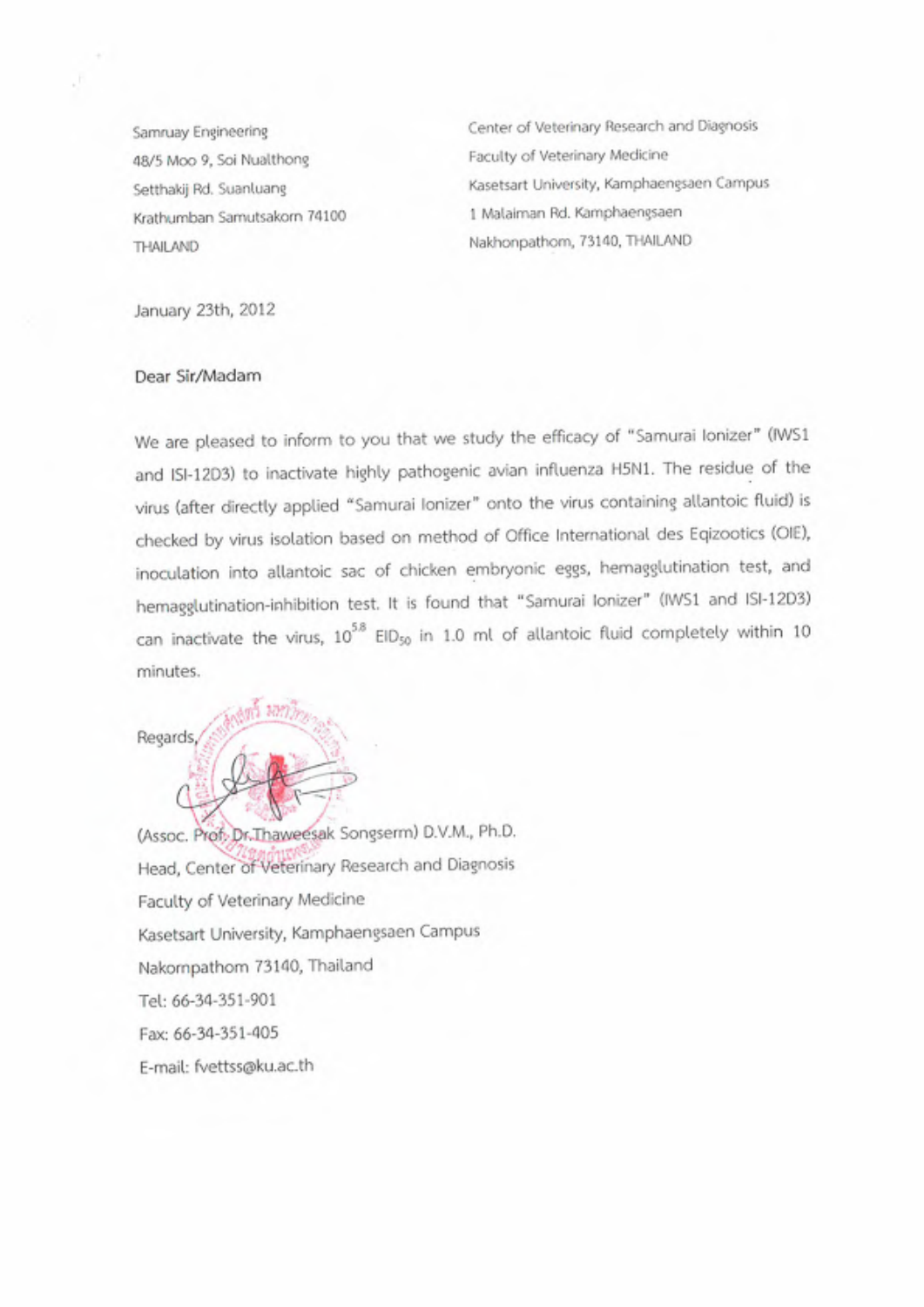#### Details of the test

"Samurai Ionizer" (IWS1 and ISI-12D3) were tested for their inactivation efficacy of highly pathogenic avian influenza (HPAI) H5N1. The test was performed by direct releasing the ion from "Samurai Ionizer" onto 10<sup>5.8</sup> EID<sub>50</sub> in 1.0 ml of virus containing allantoic fluid. The ion was directly released 10<sup>9</sup> ion/second on the virus at 1 inch in depth. The virus in allantoic fluid was collected by swabbing and then re-isolated in chicken embryonic eggs at 0, 5, 10, 15, 20, 25, 30 minutes after application of "Samurai Ionizer". The virus was tested by hemagglutination test and hemagglutination- inhibition test.

#### Result

| Samurai Ionizer | The most minimal minute that the equipment could completely<br>inactivated the HPAI H5N1 virus, 10 <sup>5.8</sup> EID <sub>50</sub> in 1 ml allantoic fluid,<br>when applied the equipment 1 inch above the fluid. |  |  |  |  |  |
|-----------------|--------------------------------------------------------------------------------------------------------------------------------------------------------------------------------------------------------------------|--|--|--|--|--|
| IWS1            | 10 minutes                                                                                                                                                                                                         |  |  |  |  |  |
| ISI-12D3        | 10 minutes and with min                                                                                                                                                                                            |  |  |  |  |  |

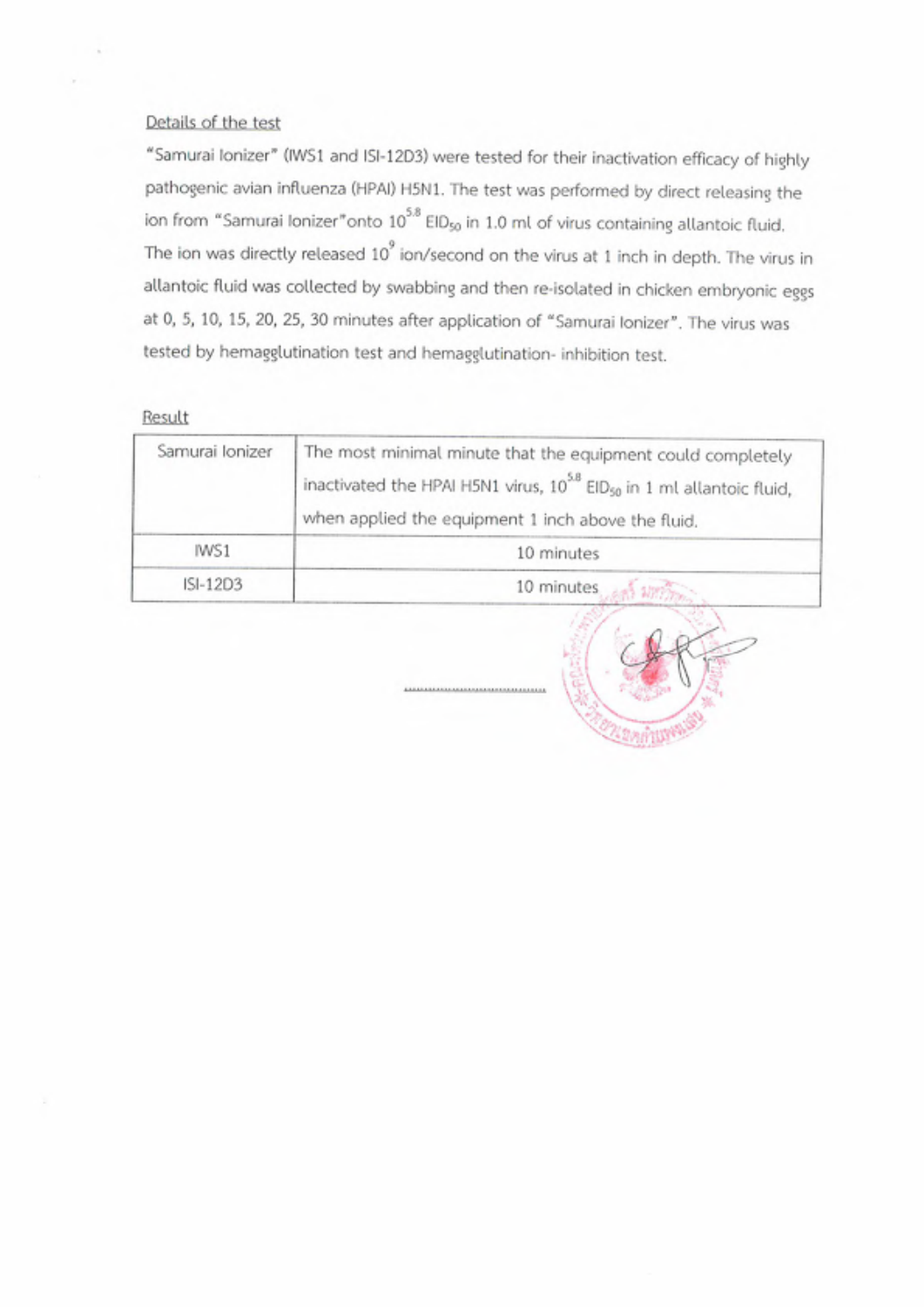

#### **TURKISH REPUBLIC ISTANBUL UNIVERSITY** ISTANBUL FACULTY OF MEDICINE Department of Microbiology and Clinical Microbiology

#### TO WHOM IT MAY CONCERN

"VIRUSSAFE MEDICAL AIR PURIFIER" branded Filterless Plasma Ion Generator- Air Sterilization Equipment's affectiveness is tested by our Head Microbiological Department Laboratories by request of Equipment manufacturer Nero Industries LTD.

Test Startup Date: 22.11.2010

Test Termination Date: 20.01.2011

Test Location: Istanbul Faculty of Medicine, Department of Microbiology and Clinical Microbiology

Test Material : VIRUSSAFE MEDICAL brand, Filterless Plasma Ion Generator, Model- Air Sterilization Equipment

Test Equipments : 1 m<sup>®</sup> Volume Isolated Test Chamber with Solution Diffuser and Safe Reach Accessones.

Test Procedure : The test based on sterilization of the air contaminated with different bacterial strains. For this purpose, 1 m<sup>3</sup> volumetric isolated test chamber was performed. One Virussafe Medical Air Purifier Unit was placed on the floor of the chamber. Bioburden of environmental air with bacteria was mesured before getting in action with VIRUSSAFE MEDICAL Equipment. The Petri dishes were opened and collected by the using sterile hand gloves. The test was conducted by opening Petri dishes containing bacterial media previously prepared on the floor of the chamber followed by pulverization of 100 ml of bacterial suspension containing 10<sup>5</sup> CFU bacteria/ml density for 5 minutes to chamber air. The following bacteria were used; Staphylococcus aureus ATCC 6538, Pseudomonas aeruginosa NCTC 6749, Escherichia coli ATCC 11229, Bacillus subtilis var.niger ATCC 9372. The equipment was started up and at the end of the tested times; 5, 15, 30 ,and 60 minutes, all Petri dishes were collected and incubated at 35 °C for 48 hours. The ratio of change in bacetial colony number (amount) CFU was recorded and calculated accordingly. The experiments were repeated 3 times and the mean number was shown in the table below.

| <b>Bacterial</b><br>culture in<br>Petri dish | <b>S</b> .aureus<br><b>ATCC 6538</b><br><b>Activation time</b><br>(minutes)<br>60<br>5<br>o |       |       | P.aeruginosa<br><b>NCTC 6749</b><br><b>Activation time</b><br>(minutes)<br>60<br>5 |       | E.coli<br>ATCC 11229<br><b>Activation time</b><br>(minutes)<br>60<br>0<br>5 |    |       | <b>B. SUDGIIS VAT</b><br>niger<br><b>ATCC 9372</b><br><b>Activation time</b><br>(minutes)<br>60<br>$\Omega$<br>5 |     |       |       |
|----------------------------------------------|---------------------------------------------------------------------------------------------|-------|-------|------------------------------------------------------------------------------------|-------|-----------------------------------------------------------------------------|----|-------|------------------------------------------------------------------------------------------------------------------|-----|-------|-------|
| Colony<br>Forming Unit<br>cfu) Quantity      | 1333                                                                                        | 230   | 113   | 163                                                                                | 6     |                                                                             | 51 | 44    |                                                                                                                  | 186 | 36    | 20    |
| % Reduction                                  | 0                                                                                           | 82.70 | 91.50 | o                                                                                  | 96.30 | 99.99                                                                       | о  | 86.53 | 91.15                                                                                                            | 0   | 80.70 | 89.30 |

Table 1: Bacteria Colony Count and Reduction Data

(-): No growth

As seen on the table, the equipment performed sterilization on the tested bacteria as %82,7 to %96,3 in five (5) minutes and % 91.5-% 99.99 sterilization in 60 minutes.

"VIRUSSAFE MEDICAL AIR PURIFIER" brand, Filterless Plasma Ion Generator- Air Sterilization Equipment 's performance is recorded and approved on the air contaminated with pathogenic microorganisms, thus, playing an important role in reduction of epidemic infection risk and have preventation usage.

NOTE: These results are valid only for experimented sample and not to be used for advertising purposes.

Head of Department

Prof. Dr. Bülent GÜRLER

August 2010 and 20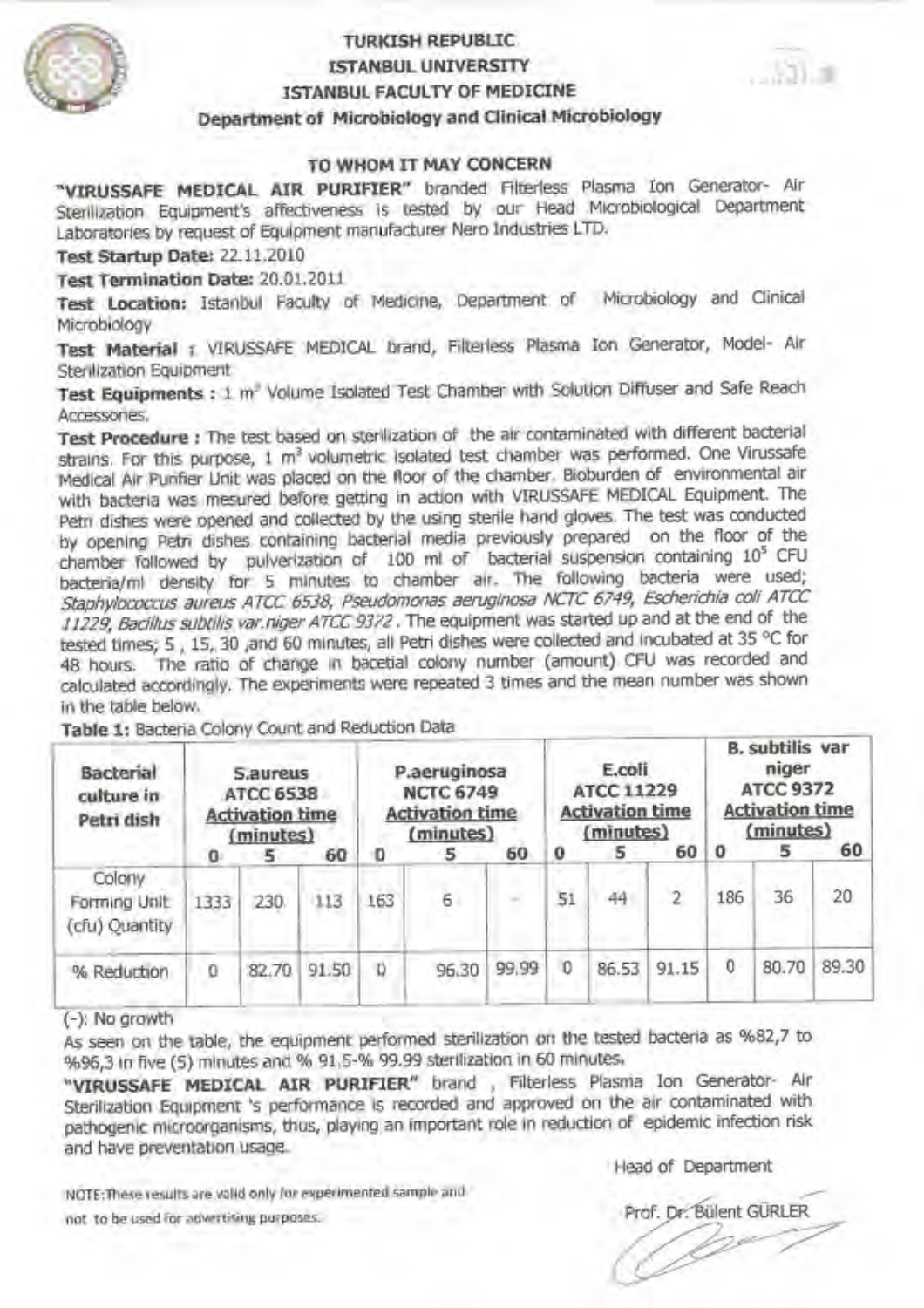# **CERTIFICATE OF COMPLIANCE**

**Certificate Number Report Reference Issue Date** 

 $N_{\text{unibon}}$  20120521  $\square$ 226902 E336892-20100425  $\frac{1}{2010}$   $\frac{2012}{111}$   $\frac{1}{21}$ 

Issued to: The contract of the contract of the contract of the contract of the contract of the contract of the

**FILT AIR LTD** D ER EKH HAYEQ EV , PO BOX <sup>166</sup> 30051 ZIKUPON VAAOOV ISPAEL

 $T$  is the certain that is the certain that is the certain that is the certain that is the certain that is the certain of  $\alpha$ representative samples of

<sup>of</sup> AIR CLEANING EQUIPMENT COMPONENT , POWER SUPPLIES, ELECTROSTATIC

USR, CNR Component Powe<sup>r</sup> Supply, <sup>E</sup>lect rostat ic Air Cleaner, Ion Conorator, Models IS1, 12DX, IS1, 12D3, and IC1 12D5 IC1 12DV C1 IC1 12D2 C1 IC1 12D5 C1 IC1  $12DE$   $S2$  and  $IS1$   $12DE$   $S5$ 

Have been investigated by UL in accordance with the Standa rd (s ) indicated on this Ce rt if icate.

 $\mathbf{S}$  and  $\mathbf{S}$  is  $\mathbf{S}$  and  $\mathbf{S}$  is stripped in Safety: Additional Information in the information of the interest of the interest of the interest of the interest of the interest of the interest of the interest of the interest of the interest of the interest of the interest of t

 $U\&R$  and  $C$ <sup>22.2</sup> No. 187.00 Electrostatic Air Cleaners  $\sim$  the UL Online Ce rt is director in  $\sim$  10  $\mu$  is director ry at in  $\sim$  $\mathcal{L} = \{x_1, x_2, \ldots, x_n\}$  is a different info relation of relations  $\mathcal{L} = \{x_1, x_2, \ldots, x_n\}$ 

 $\Omega$  the UL Recognized Component Marks for the ULS . And Canada show  $\Omega$  is the U.S . and Canada show  $\Omega$  shown  $\Omega$  shown  $\Omega$  shown  $\Omega$  shown  $\Omega$  shown  $\Omega$  shown  $\Omega$  shown  $\Omega$  shown  $\Omega$  shown  $\Omega$  shown  $\Omega$  sho considered as being covered by UL's Recognition and FollowUp Service and meeting th<sup>e</sup> appropriate U.S. and  $\alpha$  requirements . The contract of  $\alpha$ 

The UL Recognized Component Mark for the U.S. generally consists of the manufacturer's identification and catalog number, model number or other product designation as specified under "Marking" for the particular  $R$ ecognition as published in the appropriate UL Directory . As a supplementary means of identifying products that  $\Gamma$ have been produced under UL's Component Recognition Program, UL's Recognized Component Mark: TAL may be <sup>u</sup>sed in conj unction with th<sup>e</sup> required Recognized <sup>M</sup>arks . The Recognized Component <sup>M</sup>ark is required when specified in the UL Directory preceding the recognitions or under "Markings" for the individual recognitions. The  $U_R$  recognized  $C_R$  for Canada consistence  $C_R$  consists of the UL Recognized Mark for  $C_R$  is and the UL Recognized Mark for Canada in  $C_R$ manufacturer's identification and catalog number, model number or other product designation as specified under "Marking" for the particular Recognition as published in the appropriate UL Directory.

Recognized components are incomplete in <sup>c</sup>ertain constructional features <sup>o</sup><sup>r</sup> restricted in performance capabilities and are intended for <sup>u</sup>se as components <sup>o</sup><sup>f</sup> complete equipment submitted for investigation rather than for <sup>d</sup>irect separate installation in the field . The final acceptance of th<sup>e</sup> component is <sup>d</sup>ependent <sup>u</sup>pon its installation and use in complete equipment submitted to UL LLC.

Look for th<sup>e</sup> UL Recognized Component Mark <sup>o</sup><sup>n</sup> th<sup>e</sup> product .

William R. Carry

William R. Carney, Director , North American Certification Programs UL LLC



Any information and documentation involving UL Mark services are provided on behalf of UL LLC (UL) or any authorized licensee of UL. For questions, please